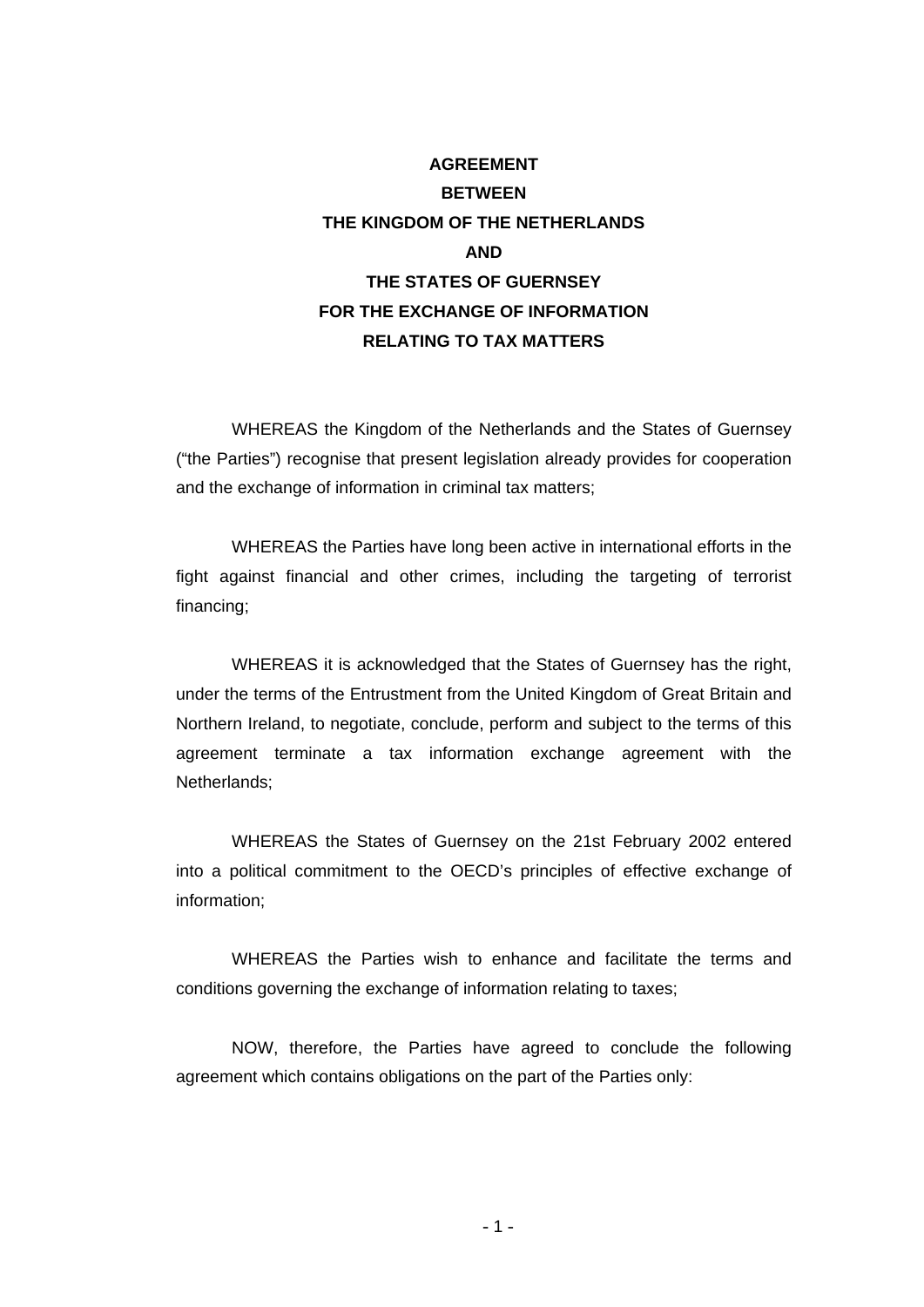## *Article 1 Scope of the Agreement*

The Parties shall provide assistance through exchange of information that is foreseeably relevant to the administration and enforcement of the domestic laws of the Parties concerning the taxes covered by this Agreement, including information that is foreseeably relevant to the determination, assessment, enforcement or collection of tax with respect to persons subject to such taxes, or to the investigation of tax matters or the prosecution of criminal tax matters in relation to such persons. A requested Party is not obliged to provide information which is neither held by its authorities nor in the possession of or obtainable by persons who are within its territorial jurisdiction. The rights and safeguards secured to persons by the laws or administrative practice of the requested Party remain applicable. The requested Party shall use its best endeavours to ensure that the effective exchange of information is not unduly prevented or delayed.

#### *Article 2*

#### *Taxes Covered*

 1. This Agreement shall apply to the following taxes imposed by the Parties:

- a. in the case of the Netherlands:
	- (i) Income tax (Inkomstenbelasting)
	- (ii) Wages tax (Loonbelasting)
	- (iii) Company tax, including the Government share in the net profits of the exploitation of natural resources levied pursuant to the Mining Act (Vennootschapsbelasting, daaronder begrepen het aandeel van de Regering in de netto-winsten behaald met de exploitatie van natuurlijke rijkdommen geheven krachtens de Mijnbouwwet)
	- (iv) Dividend tax (Dividendbelasting)
	- (v) Gift tax (Schenkingsrecht)
	- (vi) Inheritance tax (Successierecht)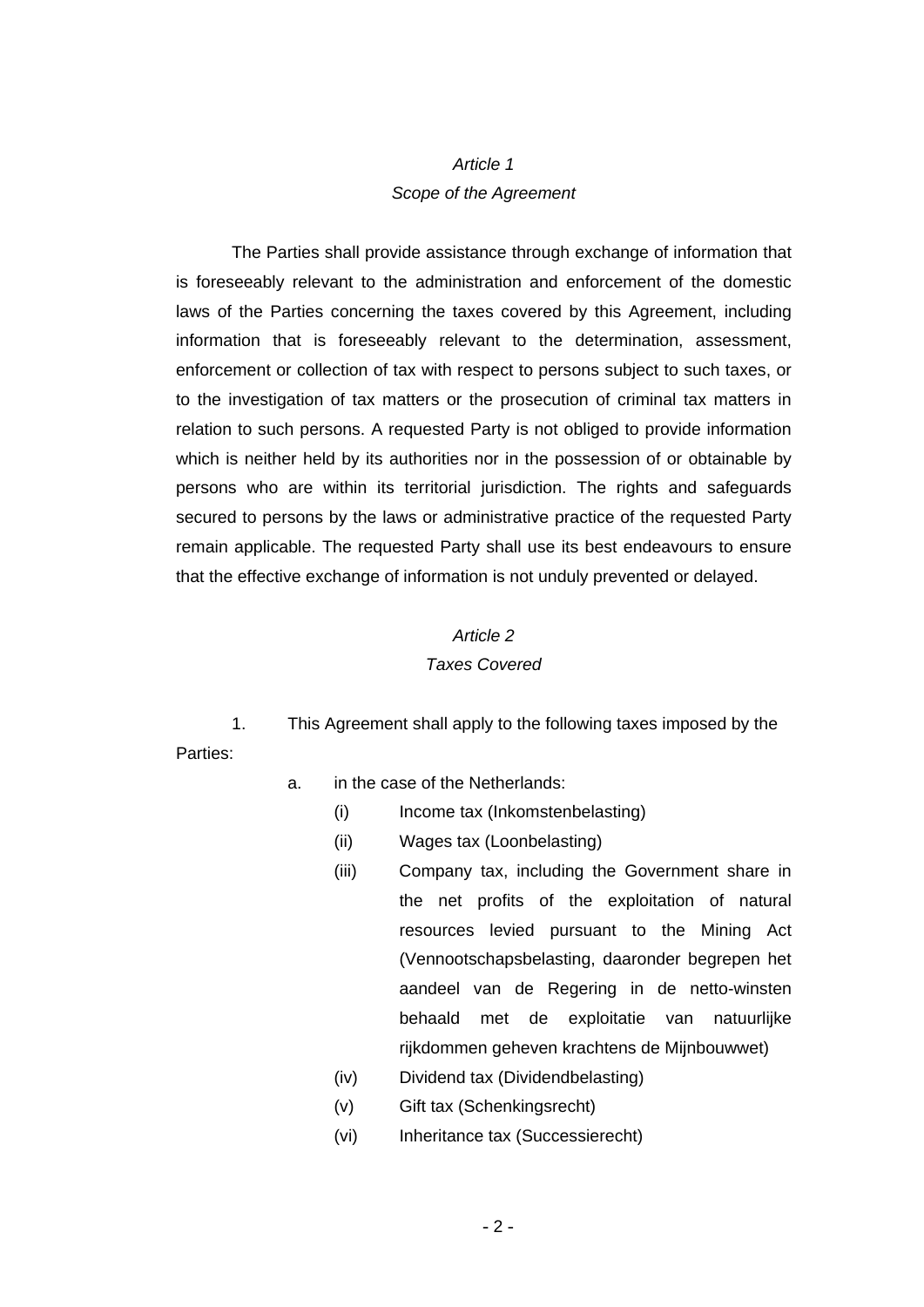- b. in the case of Guernsey:
	- (i) income tax;
	- (ii) dwellings profits tax.

2. This Agreement shall apply also to any identical taxes imposed after the date of signature of the Agreement in addition to or in place of the existing taxes, or any substantially similar taxes if the Parties so agree. The competent authority of each Party shall notify the other of substantial changes in laws which may affect the obligations of that Party pursuant to this Agreement.

## *Article 3*

## *Definitions*

- 1. In this Agreement:
- a) "the Netherlands" means the part of the Kingdom of the Netherlands that is situated in Europe, including its territorial seas and any area beyond the territorial sea within which the Netherlands, in accordance with international law, exercises jurisdiction or sovereign rights;
- b) "Guernsey" means Guernsey, Alderney and Herm, including the territorial sea adjacent to those islands, in accordance with international law;
- c) "company" means any body corporate or any entity that is treated as a body corporate for tax purposes;
- d) "competent authority" means,
	- in the case of the Netherlands, the Minister of Finance or his authorised representative;
	- in the case of Guernsey, the Administrator of Income Tax or his delegate: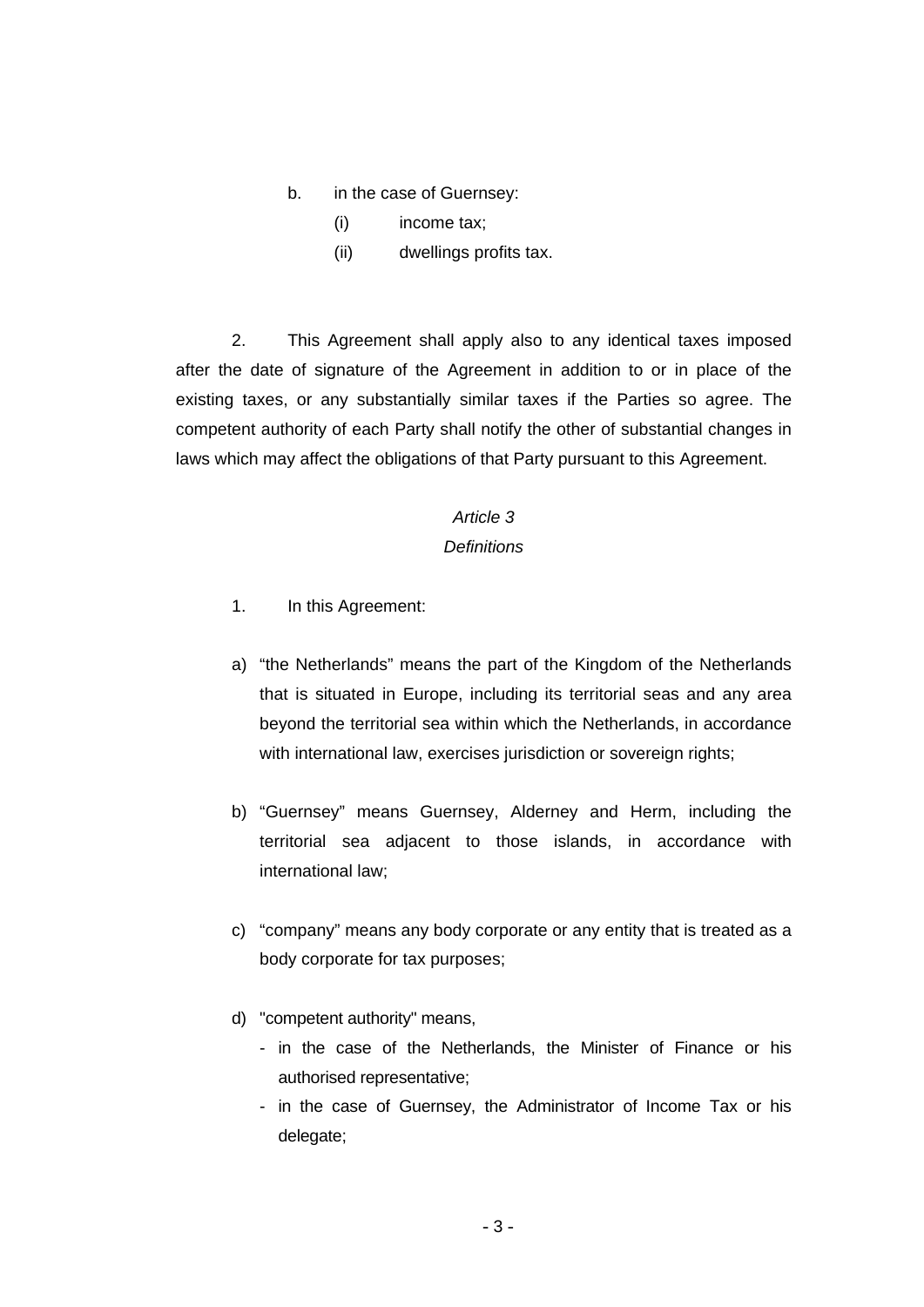- e) "criminal laws" means all criminal laws designated as such under domestic law, irrespective of whether such are contained in the tax laws, the criminal code or other statutes;
- f) "criminal tax matters" means tax matters involving intentional conduct whether before or after the entry into force of this Agreement which is liable to prosecution under the criminal laws of the requesting Party;
- g) "information gathering measures" means laws and administrative or judicial procedures enabling a requested Party to obtain and provide the information requested;
- h) "information" means any fact, statement, document or record in whatever form;
- i) "person" means a natural person, a company or any other body or group of persons;
- j) "publicly traded company" means any company whose principal class of shares is listed on a recognised stock exchange provided its listed shares can be readily purchased or sold by the public. Shares can be purchased or sold "by the public" if the purchase or sale of shares is not implicitly or explicitly restricted to a limited group of investors;
- k) "principal class of shares" means the class or classes of shares representing a majority of the voting power and value of the company;
- l) "recognised stock exchange" means any stock exchange agreed upon by the competent authorities of the Parties;
- m) "public collective investment scheme" means any scheme or fund, in which the purchase sale or redemption of shares or other interests is not implicitly or explicitly restricted to a limited group of investors;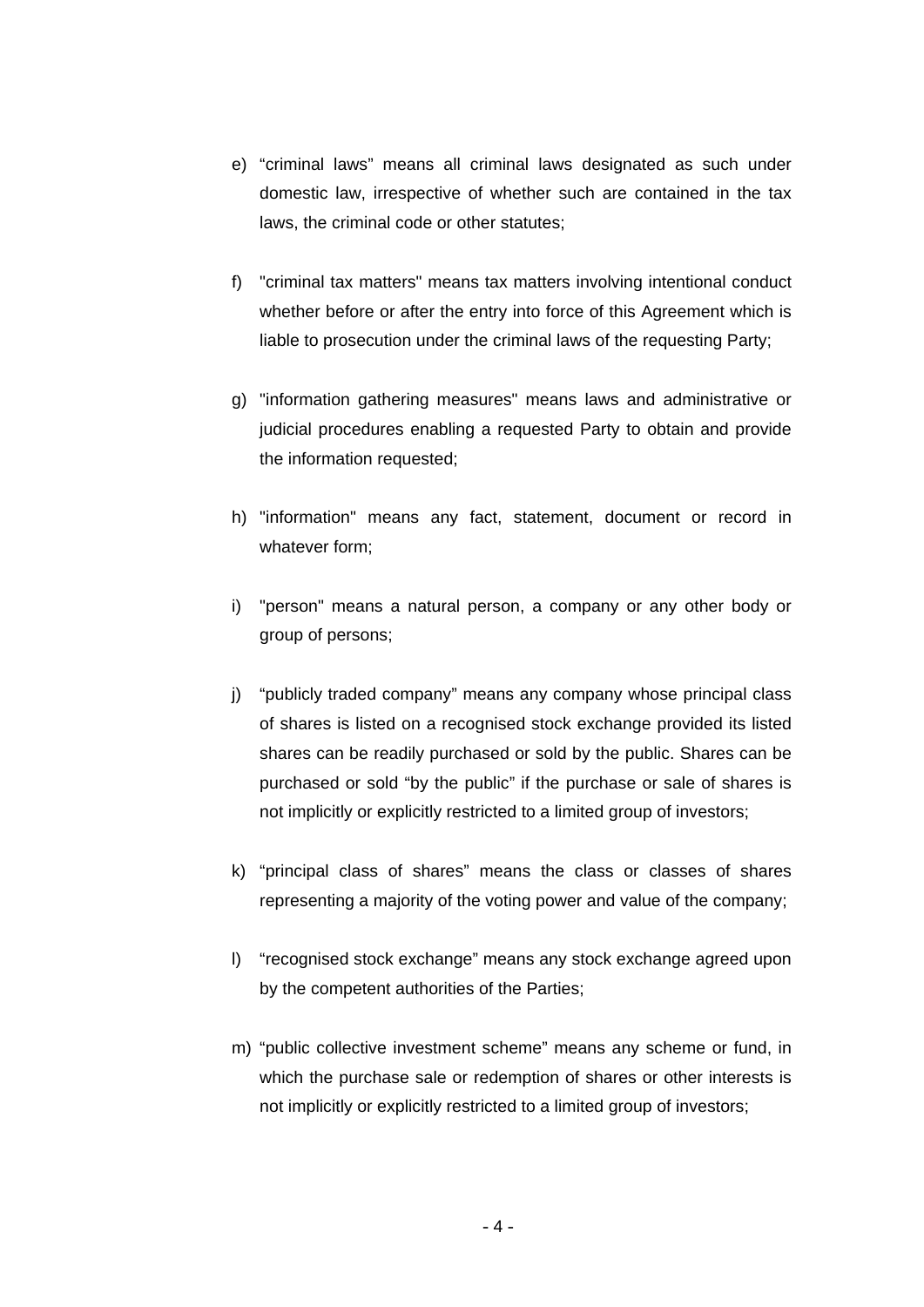- n) "requested Party" means the Party to this Agreement which is requested to provide or has provided information in response to a request;
- o) "requesting Party" means the Party to this Agreement submitting a request for or having received information from the requested Party;
- p) "tax" means any tax covered by this Agreement.

2. As regards the application of this Agreement at any time by a Party, any term not defined therein shall, unless the context otherwise requires, have the meaning that it has at that time under the laws of that Party, any meaning under the applicable tax laws of that Party prevailing over a meaning given to the term under other laws of that Party.

## *Article 4 Exchange of Information Upon Request*

1. The competent authority of the requested Party shall provide upon request by the requesting Party information for the purposes referred to in Article 1. Such information shall be exchanged without regard to whether the requested Party needs such information for its own tax purposes or the conduct being investigated would constitute a crime under the laws of the requested Party if it had occurred in the territory of the requested Party. The competent authority of the requesting Party shall only make a request for information pursuant to this Article when it is unable to obtain the requested information by other means, except where recourse to such means would give rise to disproportionate difficulty.

2. If the information in the possession of the competent authority of the requested Party is not sufficient to enable it to comply with the request for information, the requested Party shall use at its own discretion all relevant information gathering measures necessary to provide the requesting Party with the information requested, notwithstanding that the requested Party may not need such information for its own tax purposes.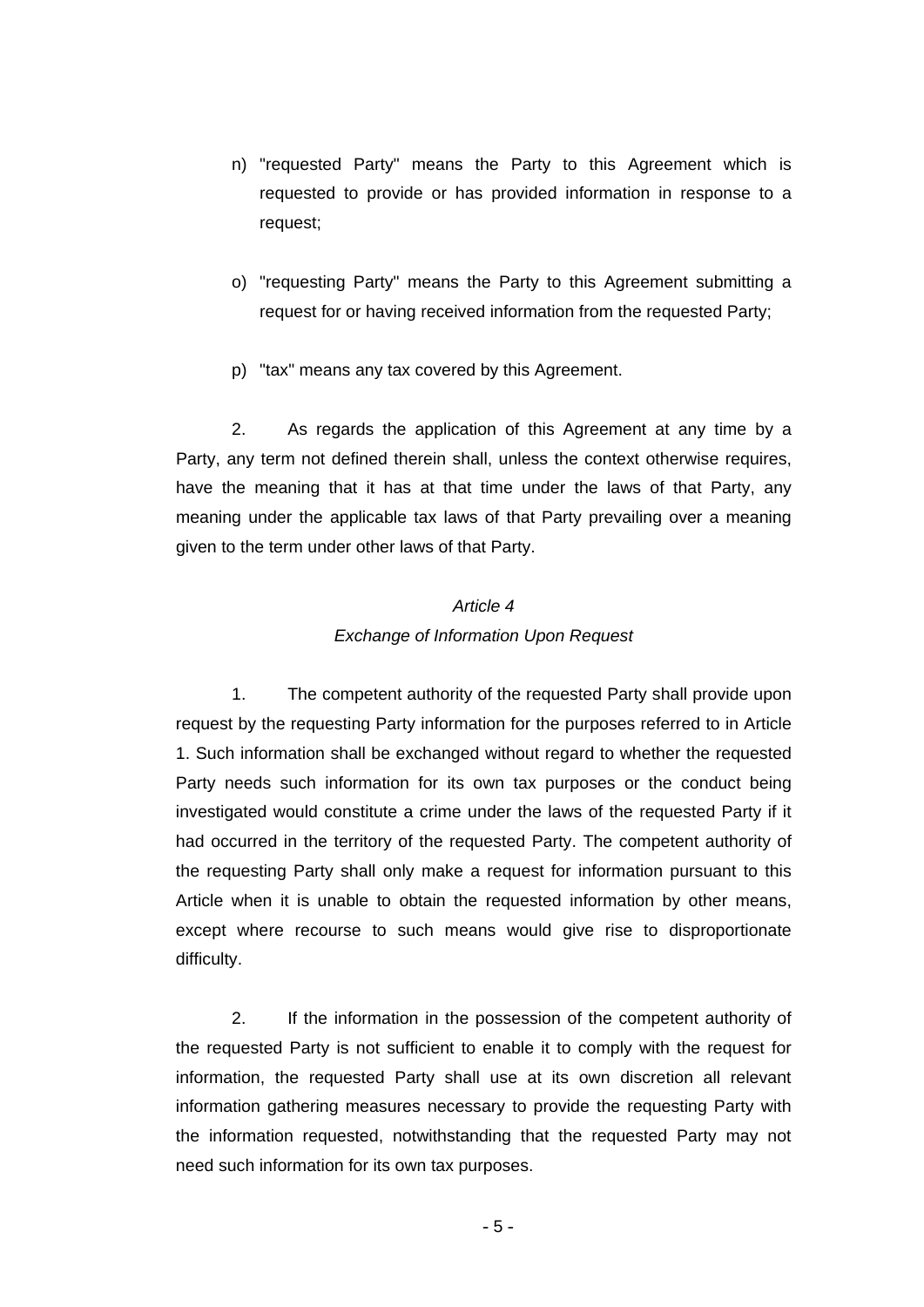3. If specifically requested by the competent authority of the requesting Party, the competent authority of the requested Party shall provide information under this Article, to the extent allowable under its domestic laws, in the form of depositions of witnesses and authenticated copies of original records.

4. Each Party shall ensure that it has the authority, subject to the terms of Article 1, to obtain and provide, through its competent authority and upon request:

- a. information held by banks, other financial institutions, and any person, including nominees and trustees, acting in an agency or fiduciary capacity;
- b. (i) information regarding the beneficial ownership of companies, partnerships, foundations and other persons, including in the case of collective investment schemes, information on shares, units and other interests;
	- (ii) in the case of trusts, information on settlors, trustees and beneficiaries,

provided that this Agreement does not create an obligation for a Party to obtain or provide ownership information with respect to publicly traded companies or public collective investment schemes, unless such information can be obtained without giving rise to disproportionate difficulties.

5. Any request for information shall be formulated with the greatest detail possible in specifying in writing;

- a. the identity of the person under examination or investigation;
- b. the period for which the information is requested;
- c the nature of the information requested and the form in which the requesting Party would prefer to receive it;
- d the tax purpose for which the information is sought;
- e the reasons for believing that the information requested is foreseeably relevant to tax administration and enforcement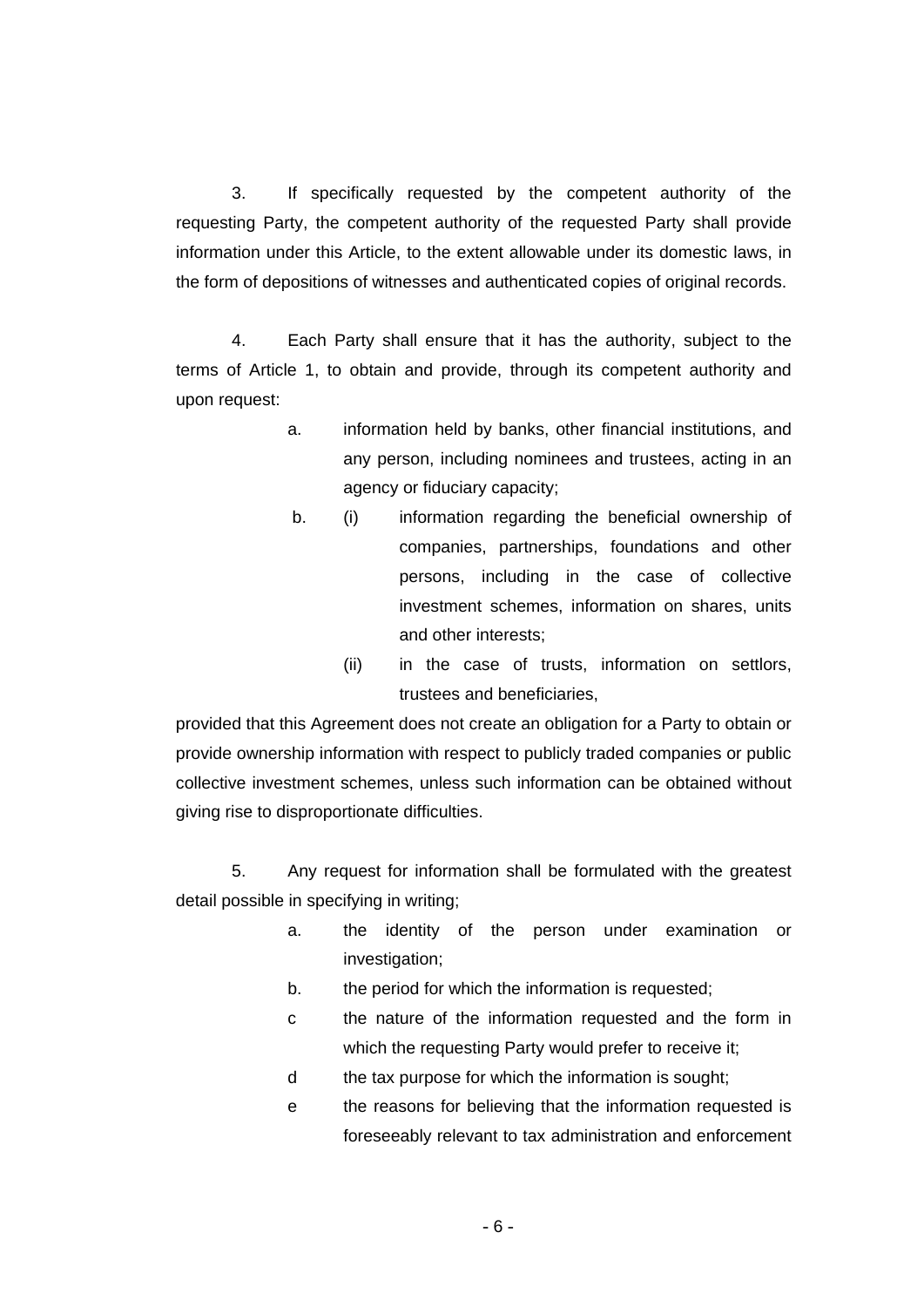of the requesting Party, with respect to the person identified in subparagraph (a) of this paragraph;

- f. grounds for believing that the information requested is present in the requested Party or is in the possession of or obtainable by a person within the jurisdiction of the requested Party;
- g. to the extent known, the name and address of any person believed to be in possession or control of the information requested;
- h. a statement that the request is in conformity with the laws and administrative practices of the requesting Party, that if the requested information was within the jurisdiction of the requesting Party then the competent authority of the requesting Party would be able to obtain the information under the laws of the requesting Party or in the normal course of administrative practice and that it is in conformity with this Agreement;
- (i) a statement that the requesting Party has pursued all means available in its own territory to obtain the information, except where that would give rise to disproportionate difficulty.

6. The competent authority of the requested Party shall acknowledge receipt of the request to the competent authority of the requesting Party and shall use its best endeavours to forward the requested information to the requesting Party with the least reasonable delay.

## *Article 5*

## *Tax Examinations Abroad*

1. With reasonable notice, the requesting Party may request that the requested Party allow representatives of the competent authority of the requesting Party to enter the territory of the requested Party, to the extent permitted under its domestic laws, to interview individuals and examine records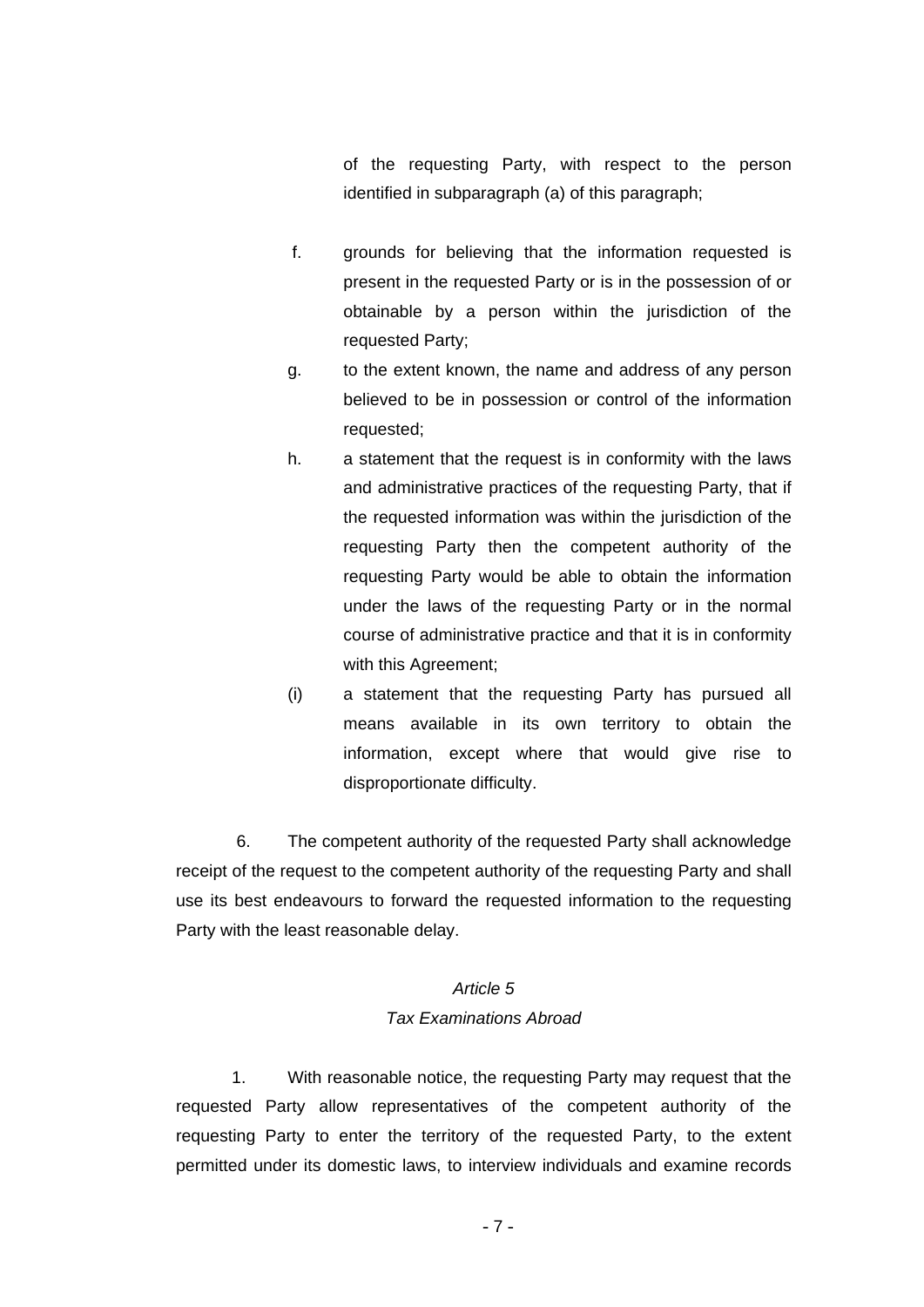with the prior written consent of the individuals or other persons concerned. The competent authority of the requesting Party shall notify the competent authority of the requested Party of the time and place of the intended meeting with the individuals concerned.

2. At the request of the competent authority of the requesting Party, the competent authority of the requested Party may permit representatives of the competent authority of the requesting Party to attend a tax examination in the territory of the requested Party.

3. If the request referred to in paragraph 2 is granted, the competent authority of the requested Party conducting the examination shall, as soon as possible, notify the competent authority of the requesting Party of the time and place of the examination, the authority or person authorised to carry out the examination and the procedures and conditions required by the requested Party for the conduct of the examination. All decisions regarding the conduct of the examination shall be made by the requested Party conducting the examination.

#### *Article 6*

#### *Possibility of Declining a Request*

1. The competent authority of the requested Party may decline to assist:

- a. where the request is not made in conformity with this Agreement;
- b. where the requesting Party has not pursued all means available in its own territory to obtain the information, except where recourse to such means would give rise to disproportionate difficulty; or
- c. where the disclosure of the information requested would be contrary to public policy.

2. This Agreement shall not impose upon a requested Party any obligation to provide items subject to legal privilege, or any trade, business, industrial, commercial or professional secret or trade process, provided that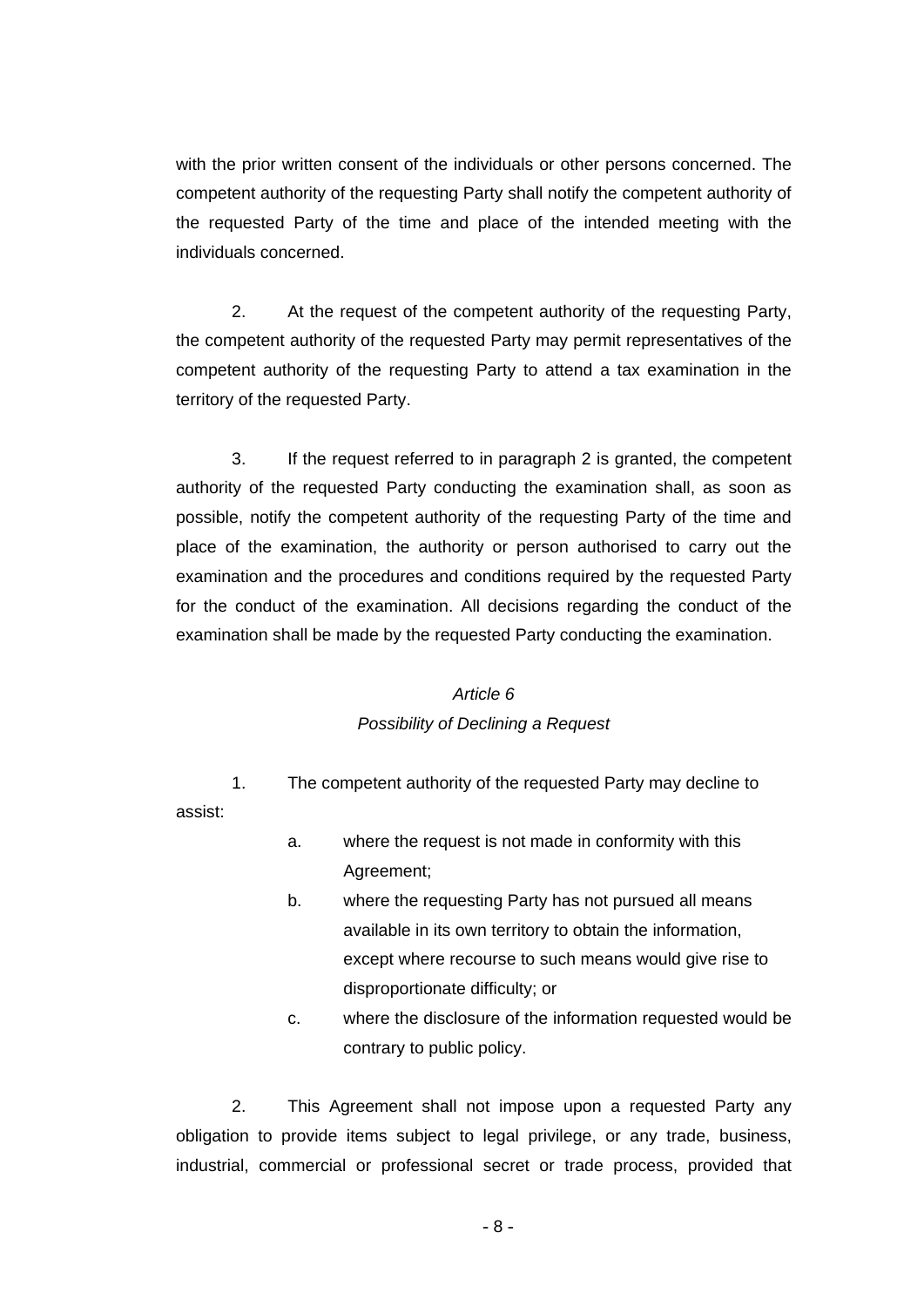information described in Article 4, paragraph 4, shall not by reason of that fact alone be treated as such a secret or trade process.

3. A request for information shall not be refused on the ground that the tax claim giving rise to the request is disputed.

4. The requested Party shall not be required to obtain and provide information which if the requested information was within the jurisdiction of the requesting Party the competent authority of the requesting Party would not be able to obtain under its laws or in the normal course of administrative practice.

5. The requested Party may decline a request for information if the information is requested by the requesting Party to administer or enforce a provision of the tax law of the requesting Party, or any requirement connected therewith, which discriminates against a national or citizen of the requested Party as compared with a national or citizen of the requesting Party in the same circumstances.

#### *Article 7*

## *Confidentiality*

1. All information provided and received by the competent authorities of the Parties shall be kept confidential.

2. Such information shall be disclosed only to persons or authorities (including courts and administrative bodies) concerned with the purposes specified in Article 1, and used by such persons or authorities only for such purposes, including the determination of any appeal. For these purposes, information may be disclosed in public court proceedings or in judicial decisions.

3. Such information may not be used for any purpose other than for the purposes stated in Article 1 without the express written consent of the competent authority of the requested Party.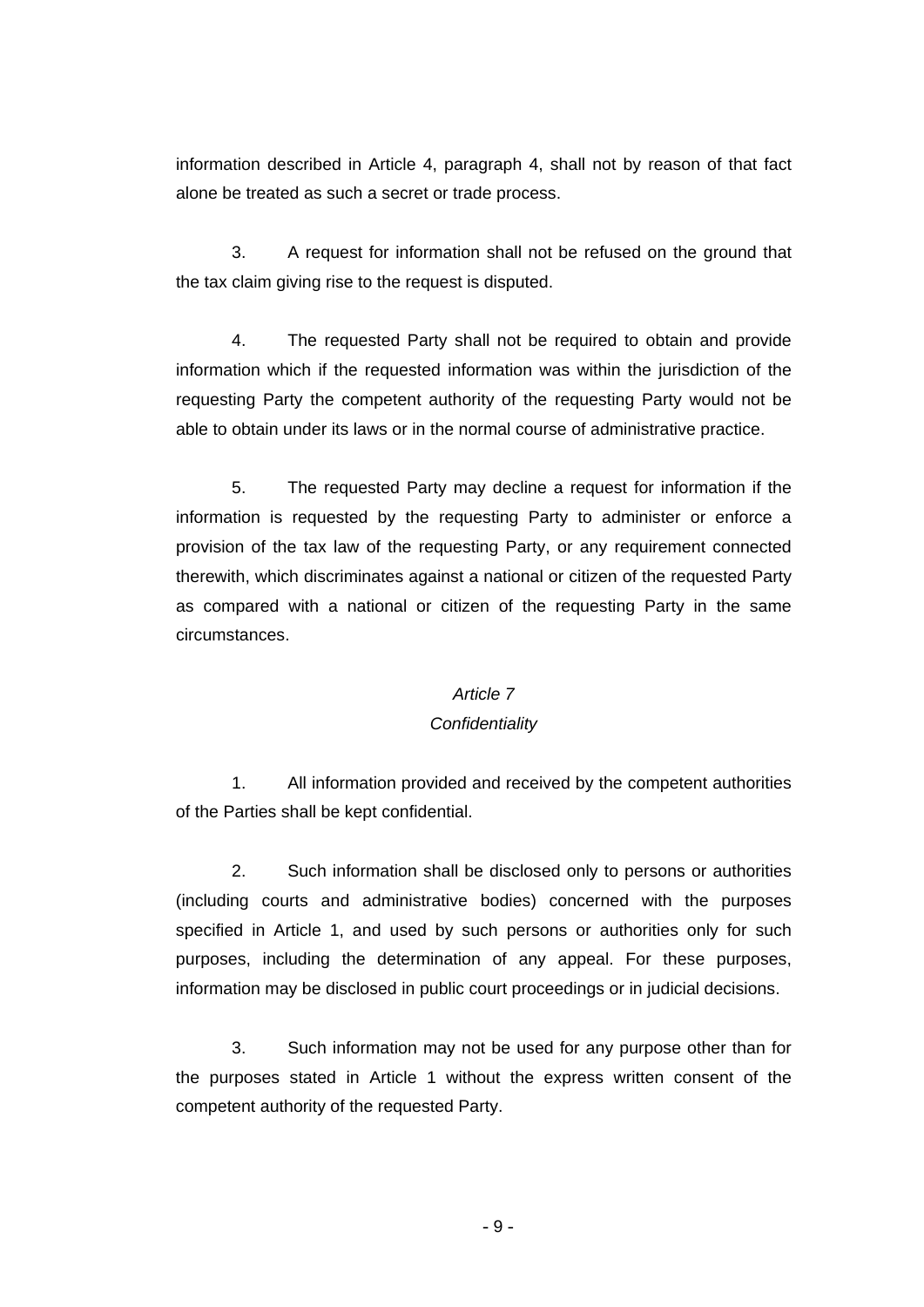4. Information provided to a requesting Party under this Agreement may not be disclosed to any other jurisdiction.

## *Article 8 Costs*

Unless the competent authorities of the Parties otherwise agree, indirect costs incurred in providing assistance shall be borne by the requested Party, and direct costs incurred in providing assistance (including costs of engaging external advisors in connection with litigation or otherwise) shall be borne by the requesting Party. The respective competent authorities shall consult from time to time with regard to this Article, and in particular the competent authority of the requested Party shall consult with the competent authority of the requesting Party in advance if the costs of providing information with respect to a specific request are expected to be significant.

#### *Article 9*

#### *Language*

Requests for assistance and responses thereto shall be drawn up in English.

## *Article 10*

#### *Mutual Agreement and Arbitration Procedures*

1. Where difficulties or doubts arise between the Parties regarding the implementation or interpretation of this Agreement, the respective competent authorities shall use their best efforts to resolve the matter by mutual agreement.

2. In addition to the agreements referred to in paragraph 1, the competent authorities of the Parties may mutually agree on the procedures to be used under Articles 4, 5 and 8.

3. The Parties shall agree on other forms of dispute resolution should this become necessary.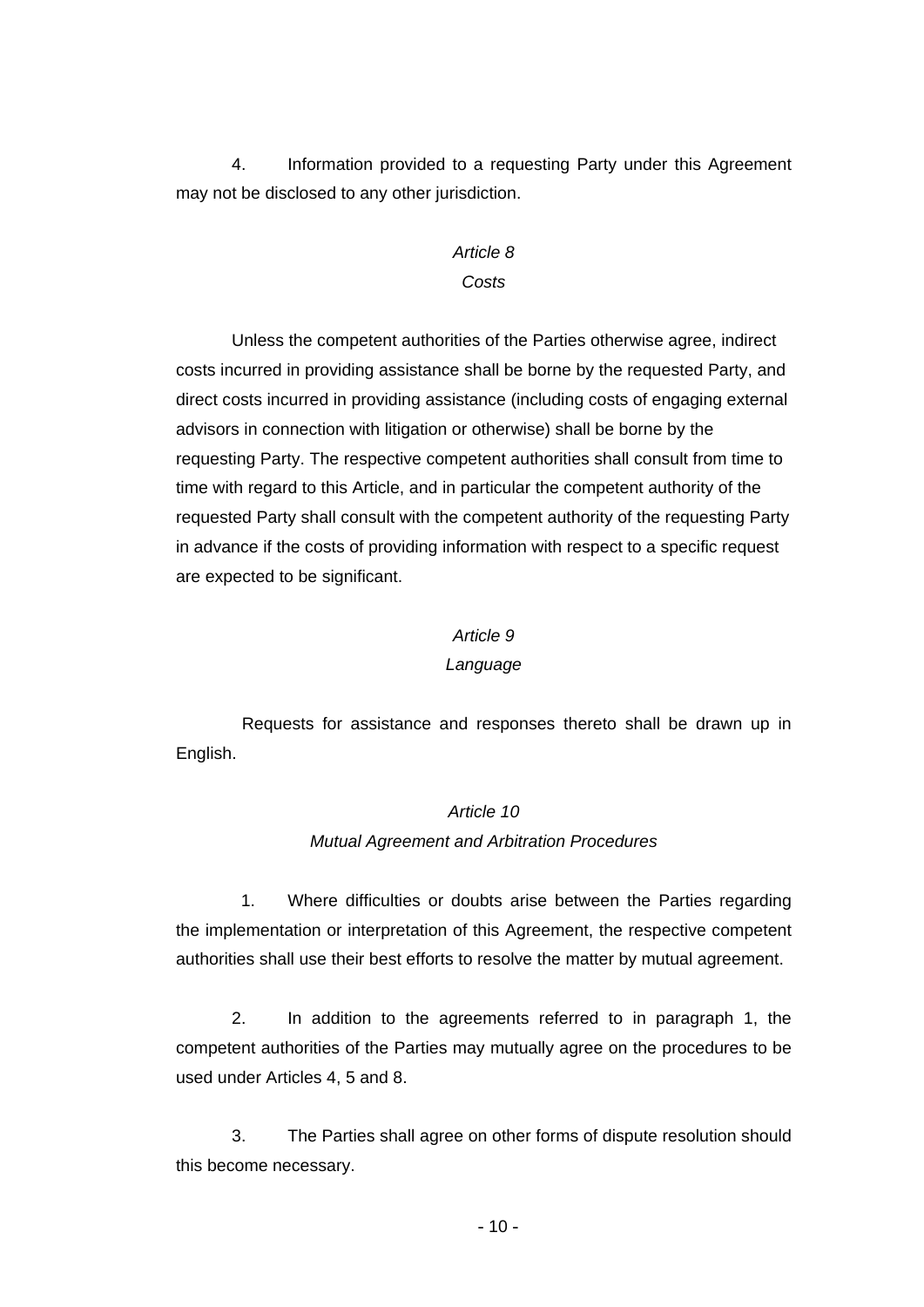#### *Article 11*

## *Entry into Force*

This Agreement shall enter into force 30 days after receipt of written notification by the latter Party of completion of all legal formalities required for entry into force. Upon the date of entry into force, it shall have effect;

- a. for criminal tax matters on that date; and
- b. for all other matters covered in Article 1 on that date, but only in respect of taxable periods beginning on or after that date or, where there is no taxable period, all charges to tax arising on or after that date.

## *Article 12*

## *Termination*

1. This Agreement shall remain in force until terminated by either Party.

2. Either Party may after the expiration of two years from the date of its entry into force terminate this Agreement by giving notice of termination in writing. Such termination shall become effective on the first day of the month following the expiration of a period of three months after the date of receipt of notice of termination by the other Party. All requests received up to the effective date of termination will be dealt with in accordance with the terms of this Agreement.

3. If the Agreement is terminated the Parties shall remain bound by the provisions of Article 7 with respect to any information obtained under this Agreement.